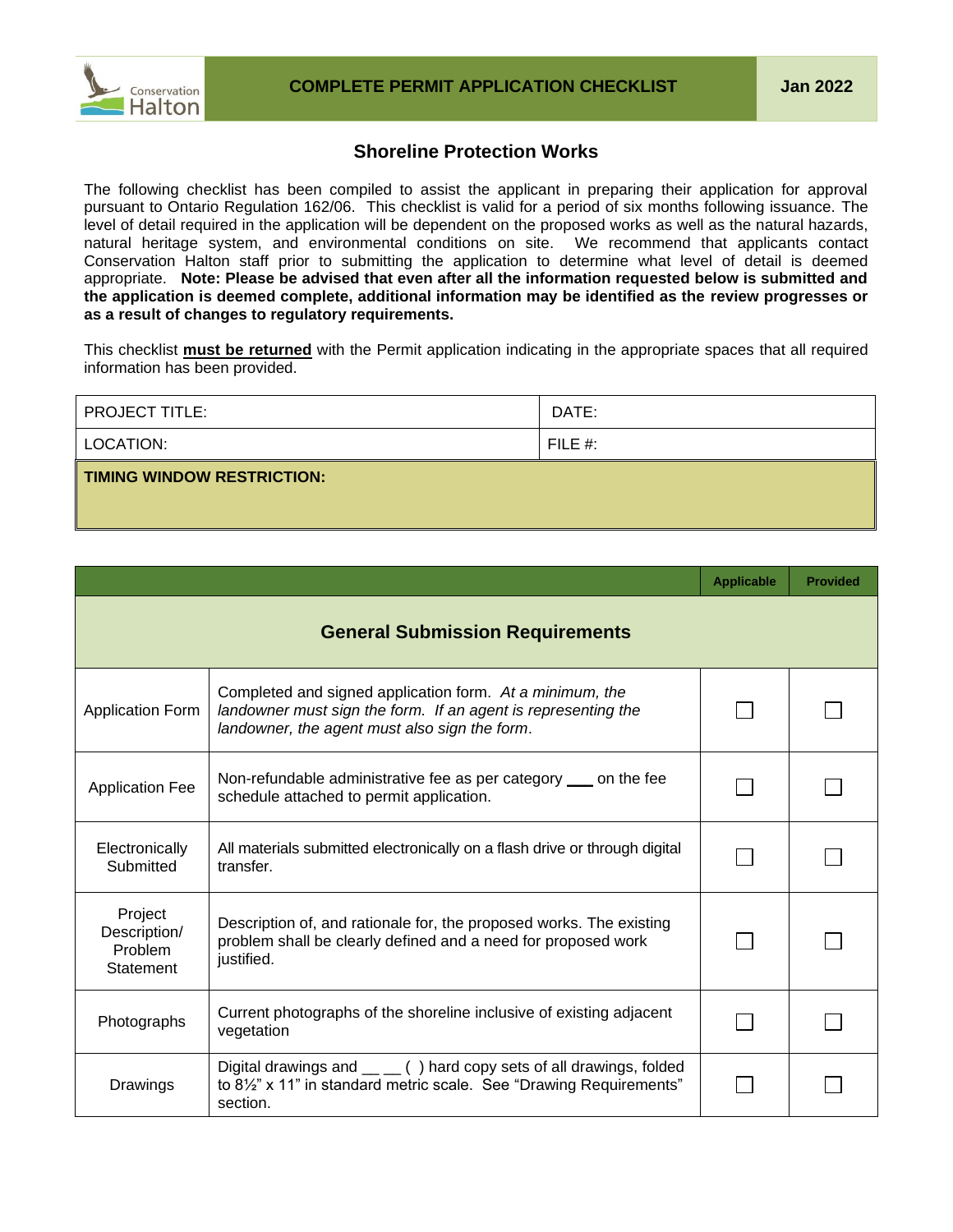|                                             |                                                                                                                                                                                                                                                                                                                                                                                                                                                                                                                                                                                                                                          | <b>Applicable</b> | <b>Provided</b> |
|---------------------------------------------|------------------------------------------------------------------------------------------------------------------------------------------------------------------------------------------------------------------------------------------------------------------------------------------------------------------------------------------------------------------------------------------------------------------------------------------------------------------------------------------------------------------------------------------------------------------------------------------------------------------------------------------|-------------------|-----------------|
| Reports                                     | Digital reports and ___ () hard copies of reports listed under<br>"Technical Study Requirements".                                                                                                                                                                                                                                                                                                                                                                                                                                                                                                                                        |                   |                 |
| Qualified<br>Persons                        | Shoreline Protection works shall be designed and accompanying<br>reports signed and stamped by a P.Eng with experience and<br>qualifications in coastal engineering;<br>Slope stability analysis shall be carried out and accompanying<br>reports signed and stamped by a P.Eng with experience and<br>qualifications in geotechnical engineering;<br>Property survey is required to be prepared by an OALA, or OLS, it<br>must be stamped, dated and signed.                                                                                                                                                                            |                   |                 |
|                                             |                                                                                                                                                                                                                                                                                                                                                                                                                                                                                                                                                                                                                                          |                   |                 |
| <b>Digital Copies</b>                       | Technical drawings and plans provided in the most recent version of<br>AutoCAD and properly georeferenced to real world coordinates (i.e.<br>NAD83, UTM, Zone 17). File formats in order of preference are dgn,<br>dwg, and dxf.<br>GIS data and mapping should be submitted in an acceptable ESRI<br>format and be properly georeferenced to real world coordinates (i.e.,<br>NAD83, UTM, Zone 17). It is highly desirable that mapping related<br>data be submitted in ArcGIS Geodatabase format, containing all<br>spatial, attribute, metadata and spatial joins/data rules. ESRI shape<br>file format is an acceptable alternative. |                   |                 |
| Topographic<br>Survey                       | Detailed topographic survey of the site by an OLS The survey is to<br>identify/confirm/include items such as:<br><b>Property limits</b><br>Water level at the date of survey<br>Existing infrastructure/utilities<br><b>Benchmarks</b><br>Existing shoreline protection,<br>Date surveyed, etc.<br>Trees and vegetated areas<br>Water lots, if any                                                                                                                                                                                                                                                                                       |                   |                 |
| Aerial<br>Photograph(s)                     | Plan view of the proposed works, superimposed over top of a recent<br>aerial photograph of the site. Please specify date of imagery.                                                                                                                                                                                                                                                                                                                                                                                                                                                                                                     |                   |                 |
| Coordination<br>with adjacent<br>properties | Comments from adjacent properties owners                                                                                                                                                                                                                                                                                                                                                                                                                                                                                                                                                                                                 |                   |                 |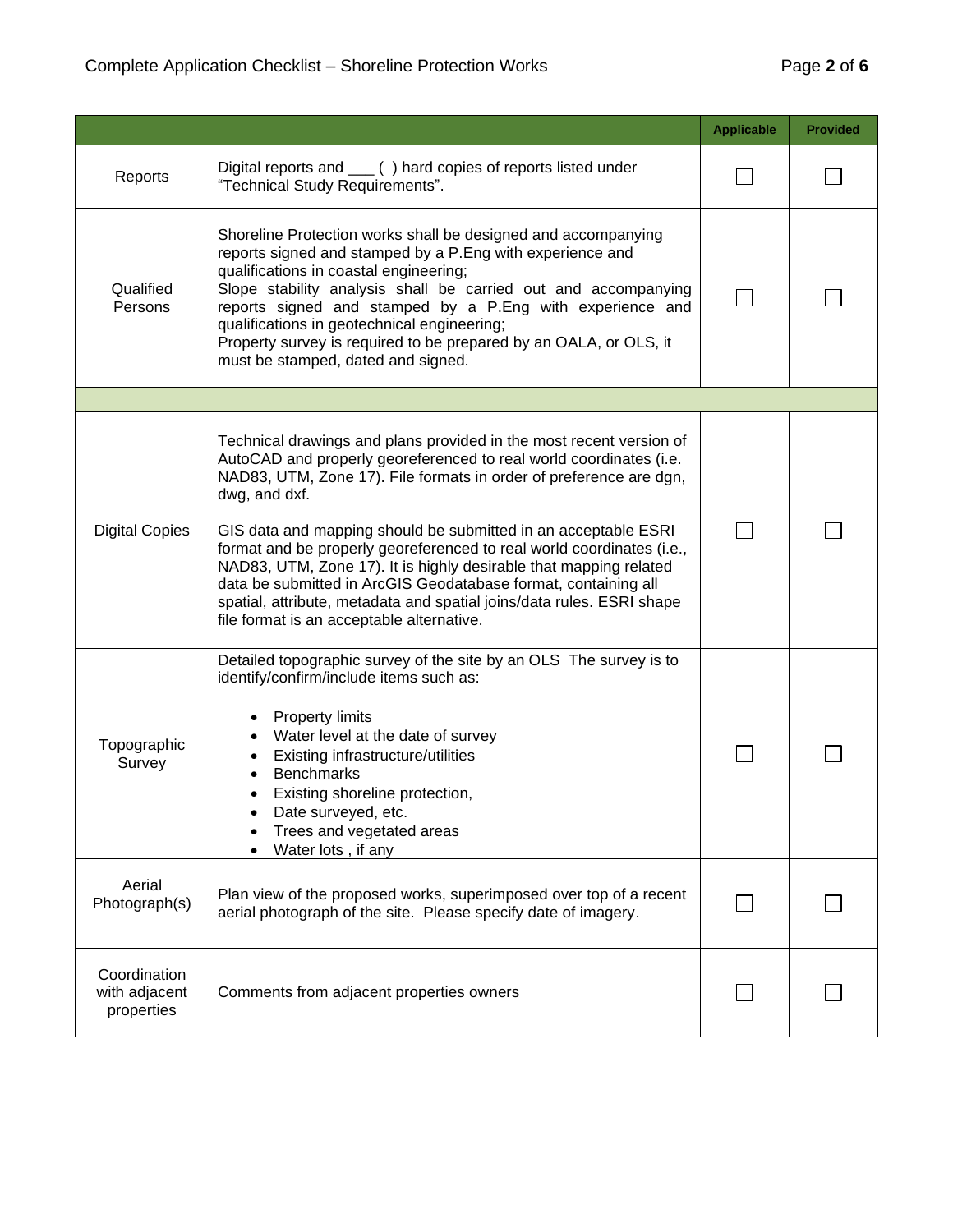|                                                |                                                                                                                                                                                                                                                                                                                                                                                                                                                                                                                 | <b>Applicable</b> | <b>Provided</b> |
|------------------------------------------------|-----------------------------------------------------------------------------------------------------------------------------------------------------------------------------------------------------------------------------------------------------------------------------------------------------------------------------------------------------------------------------------------------------------------------------------------------------------------------------------------------------------------|-------------------|-----------------|
| <b>Shoreline Processes and Characteristics</b> |                                                                                                                                                                                                                                                                                                                                                                                                                                                                                                                 |                   |                 |
| Geotechnical<br><b>Details</b>                 | The onshore and backshore soil and groundwater conditions                                                                                                                                                                                                                                                                                                                                                                                                                                                       |                   |                 |
| Bathymetry                                     | Details of the nearshore bathymetry, site specific sounding survey                                                                                                                                                                                                                                                                                                                                                                                                                                              |                   |                 |
| Nearshore<br>Substrate                         | Nearshore substrate information inclusive of the surficial nearshore<br>substrate and aquatic vegetation. Information on the type, quantity and<br>quality of sediment and description/coverage of aquatic vegetation<br>should be provided. The information shall also include the thickness of<br>surficial sediments over the controlling substrate and the distance to<br>which the surficial sediments extend out into the lake. Information<br>related to aquatic community and habitat characterization. |                   |                 |
| <b>Water Levels</b>                            | 100 year flood level and other water levels information, including<br>return periods for monthly mean levels, peak instantaneous level, and<br>wind set up values.                                                                                                                                                                                                                                                                                                                                              |                   |                 |
| Wind and Wave<br>Climate and<br>Currents       | Wind climate and deep water waves information, waves<br>transformation, nearshore waves condition                                                                                                                                                                                                                                                                                                                                                                                                               |                   |                 |
| Wave uprush<br>and Overtopping                 | The limit of wave uprush and the wave overtopping characteristics at<br>the shoreline must be evaluated                                                                                                                                                                                                                                                                                                                                                                                                         |                   |                 |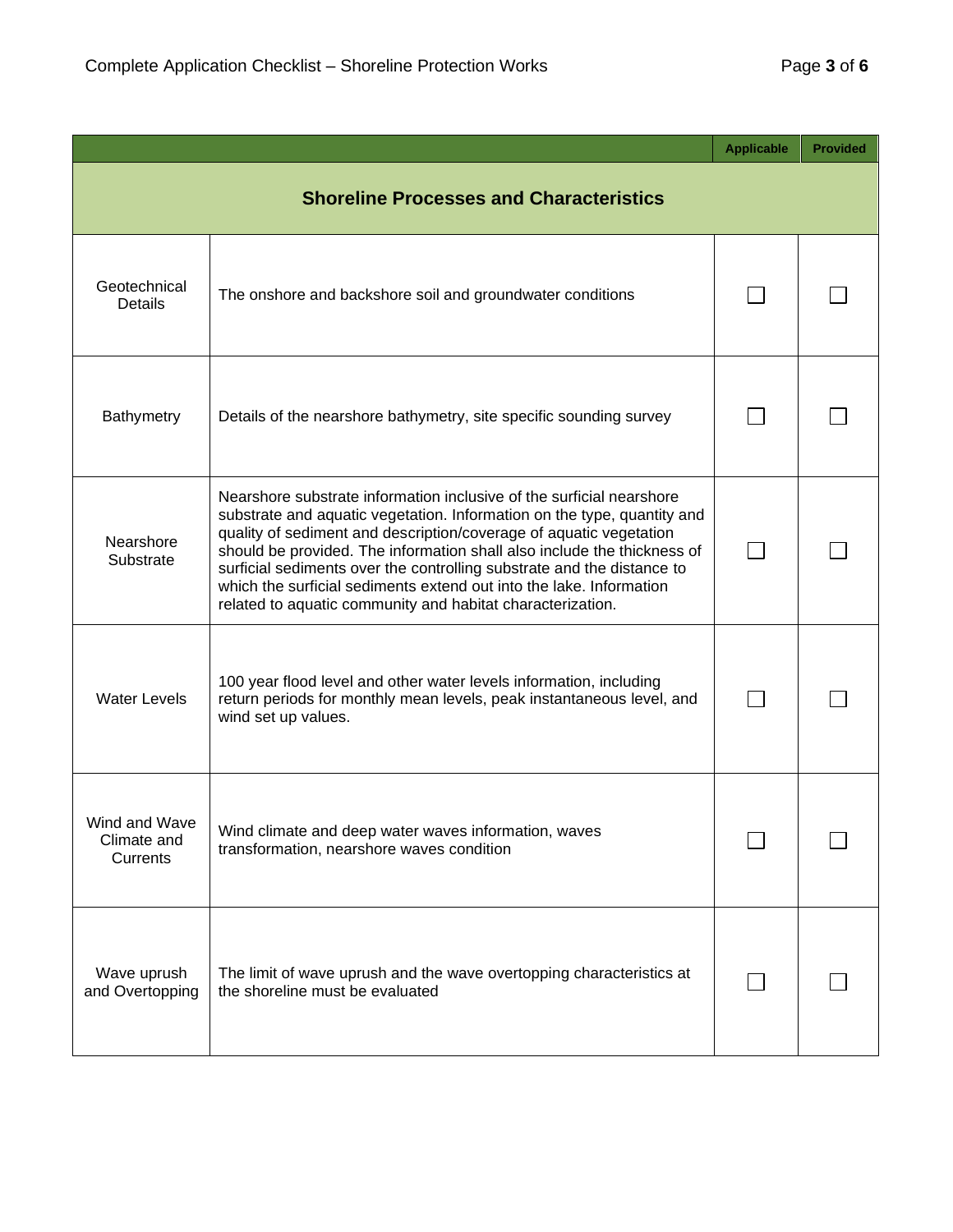|                                                                                                              |                                                                                                                                                                                                                                                                                      | <b>Applicable</b> | <b>Provided</b> |
|--------------------------------------------------------------------------------------------------------------|--------------------------------------------------------------------------------------------------------------------------------------------------------------------------------------------------------------------------------------------------------------------------------------|-------------------|-----------------|
| Littoral<br>Processes/<br>Sediment<br>Transport                                                              | Sediment transport information must include both cross-shore and<br>alongshore sediment transport and their description shall include an<br>estimate of the sediment supply/transport. Their interaction with<br>nearshore shoreline structure shall be evaluated.                   |                   |                 |
|                                                                                                              | <b>Shoreline Protection Works Design Criteria</b>                                                                                                                                                                                                                                    |                   |                 |
| <b>Structure Design</b><br>Life                                                                              | The design life is the length of time that structure, with routine<br>maintenance, is able to safely and effectively perform its function.<br>The structure design life shall be minimum 35 years                                                                                    |                   |                 |
| Shoreline<br>Protection<br>Alternative<br>Concepts                                                           | Primary purpose of the works, potential impacts and identification of<br>alternative solutions to the problem such as non-structural and<br>structural protection (i.e., flexible revetments, cobble berms, groynes,<br>attached and detached breakwaters, islands, cobble beaches). |                   |                 |
| Impacts of<br>alternative<br>concepts on<br>coastal<br>processes and<br>other<br>environmental<br>processes. | Potential impacts to the physical shoreline processes and<br>characteristics and the terrestrial and aquatic habitat.<br>Identify and incorporate mitigative / restoration measures.                                                                                                 |                   |                 |
| Selection of<br>Preferred Design<br>Concept                                                                  | Evaluation of alternative design concepts and selection of preferred<br>design concept. Provide the rationale underlying the selection of the<br>preferred design concept.                                                                                                           |                   |                 |
| <b>Final Design</b>                                                                                          | Finalize design details, quantities, materials.<br>Provide method(s) and calculations for armourstone/cobble beach<br>sizing, inclusive of computer modelling for cobble beach reshaping<br>under different storms conditions.                                                       |                   |                 |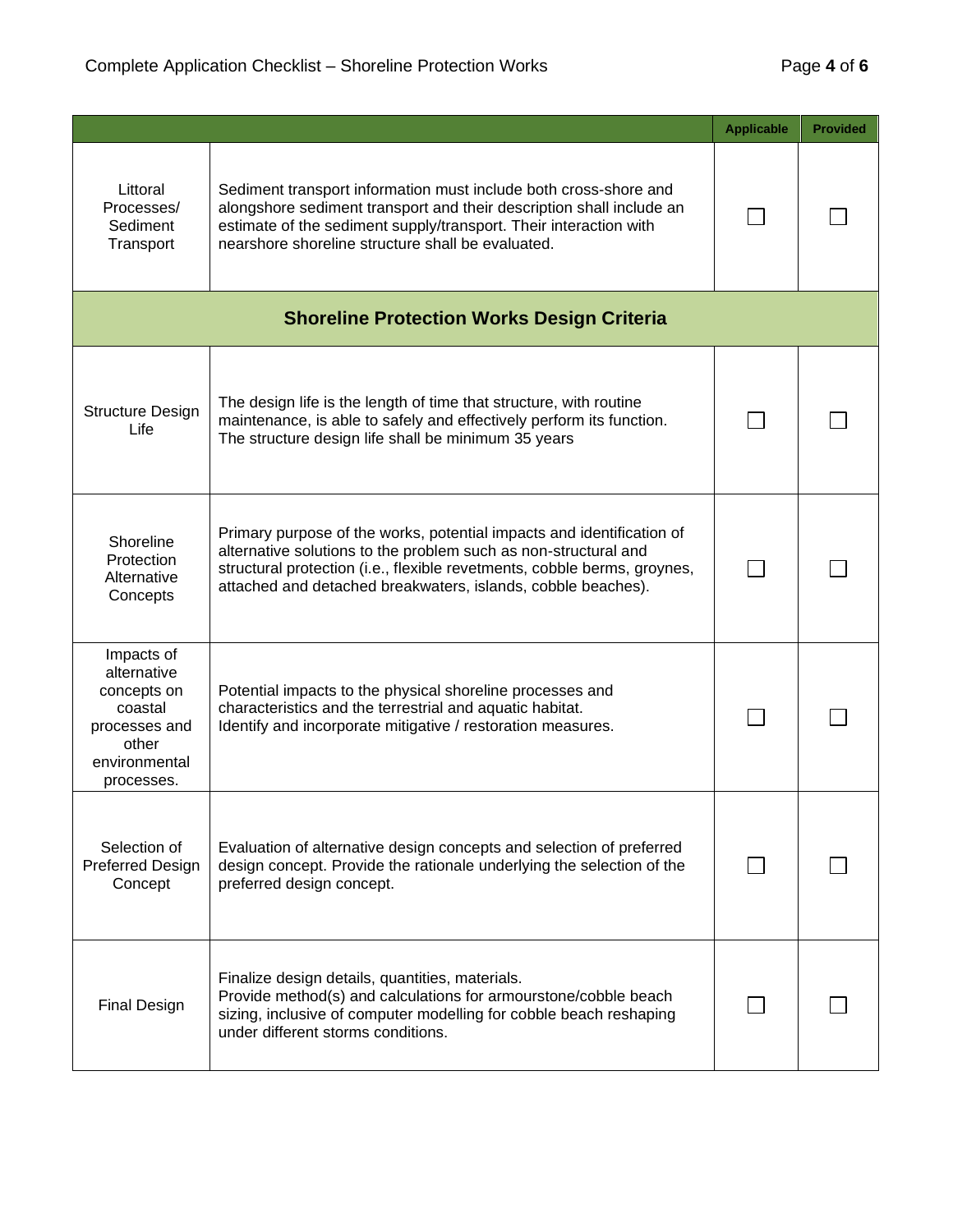|                                                                                           |                                                                                                                                                                                                                                                                                                                                                                                                                                                                                                                                                                               | <b>Applicable</b> | <b>Provided</b> |
|-------------------------------------------------------------------------------------------|-------------------------------------------------------------------------------------------------------------------------------------------------------------------------------------------------------------------------------------------------------------------------------------------------------------------------------------------------------------------------------------------------------------------------------------------------------------------------------------------------------------------------------------------------------------------------------|-------------------|-----------------|
| Aquatic habitat-<br>restoration<br>features                                               | Incorporation of aquatic habitat restoration/regeneration features into<br>the final shoreline treatment.                                                                                                                                                                                                                                                                                                                                                                                                                                                                     |                   |                 |
| Maintenance<br>access                                                                     | The design and installation of protection works shall allow for access<br>to and along the protection works for appropriate equipment and<br>machinery for regular maintenance purposes and /or to repair the<br>protection works should failure occur.<br>The maintenance access shall be min 5 m wide and unobstructed                                                                                                                                                                                                                                                      |                   |                 |
|                                                                                           | <b>Technical Drawings Requirements</b>                                                                                                                                                                                                                                                                                                                                                                                                                                                                                                                                        |                   |                 |
| Plan view(s) and<br>cross-sectional<br>$view(s)$ of<br>proposed<br>shoreline<br>treatment | Plan view(s) and typical cross-sections shall clearly illustrate the<br>existing conditions and proposed development conditions.<br>All technical information and details shall be included and shown on<br>the drawings, and that shall include, but not be limited to, shoreline<br>protection works elevations, armourstone and other materials<br>specifications, appropriate water levels and other information relevant<br>to the proposed treatment. Drawings must clearly illustrate the works<br>and its interface with adjacent shoreline areas.                    |                   |                 |
| <b>Construction Information Requirements</b>                                              |                                                                                                                                                                                                                                                                                                                                                                                                                                                                                                                                                                               |                   |                 |
| Staging, Phasing<br>and Access<br>Route Plans                                             | Details regarding the sequence of construction with consideration of<br>site management, best management practices, and aquatic/terrestrial<br>timing window restrictions. The construction sequence should<br>consider:<br>• Vegetation removal,<br>• In-water works,<br>Wildlife rescue plans,<br>Seasonal timing of landscaping and bioengineering,<br>$\bullet$<br>• Stockpiling operations, etc.<br>The full limits of disturbance for access to the site must be delineated<br>with details; efforts to minimize the extent of the disturbance must be<br>demonstrated. |                   |                 |
| Erosion and<br><b>Sediment Control</b><br>Plans                                           | Details regarding sediment and erosion control measures, site<br>dewatering, equipment, materials, access to and from work area,<br>monitoring, site supervision, etc. See Erosion & Sediment Guidelines<br>for Urban Construction prepared by the Greater Golden Horseshoe<br>Area Conservation Authorities (www.sustainabletechnologies.ca) for<br>additional guidance.                                                                                                                                                                                                     |                   |                 |